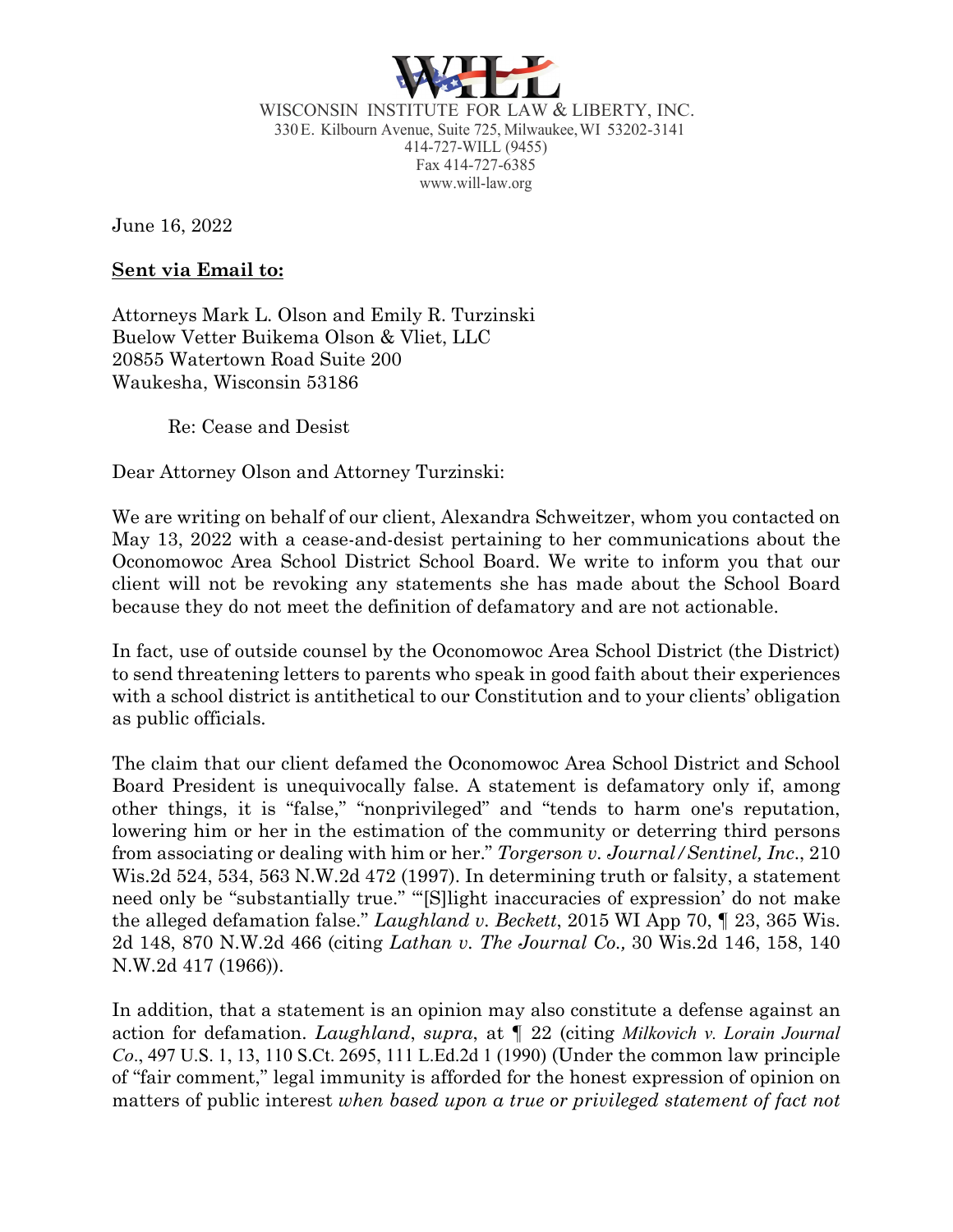*made solely for the purpose of causing harm.*). None of the alleged statements at issue here meet that standard. At no point did our client make a public statement that meets the standard of defamation under *Laughland*.

But the barriers to the claim you seek to state here stack even higher than that. The United States Supreme Court made clear that damages cannot be awarded to a public official for statements concerning his or her official conduct unless it is made with actual malice, "that is, with knowledge that it was false or with reckless disregard of whether it was false or not." *New York Times v. Sullivan,* 376 US 254, 280 (1964). You can't come close to establishing that standard. Ms. Schweitzer communicated with the District about her concerns prior to making any public statements, and her statements were based on District officials' responses to her concerns, her personal experiences with the District, or following discussions with families whose children attend District schools. Even if her statements were false (and they were not), Ms. Schweitzer did not act with reckless disregard for the truth. Our client's statements regarding the District were made with the absolute intent to *find* the truth.

You seem to claim that our client defamed the District in her February 2022 testimony to the Senate Committee on Education and in her May 2022 e-newsletter for No Left Turn. She did not. Her comments fall into three general categories:

- (1) Statements pertaining to students' access to inappropriate books, including *Gender Quest Workbook*, *It's Perfectly Normal,* and *Queer*;
- (2) Statements pertaining to the use of an inappropriate book, *The 57 Bus,* for an eighth grade class; and
- (3) Statements pertaining to her communications with the District, particularly when raising concerns to School Board President, James Wood.

In every statement made by Ms. Schweitzer, her comments were substantially true and made without malice. They cannot meet the definition of defamatory.

## *Statements About Access to Inappropriate Books*

In July 2021, Ms. Schweitzer became aware that age-inappropriate books were accessible via student Chromebooks. Upon reviewing the SORA app on her son's Chromebook, Ms. Schweitzer found several questionable books available to students without any parental or teacher oversight. Specifically, Ms. Schweitzer found *Gender Quest Workbook*, *It's Perfectly Normal,* and *Queer* as available books for her fourthgrade son. The content of these books is inappropriate for elementary school students.

Ms. Schweitzer was not the only parent concerned about these books. Individuals in the Oconomowoc community also raised concerns about unrestricted access to ageinappropriate books after becoming aware of the WILL letter to Elmbrook. They were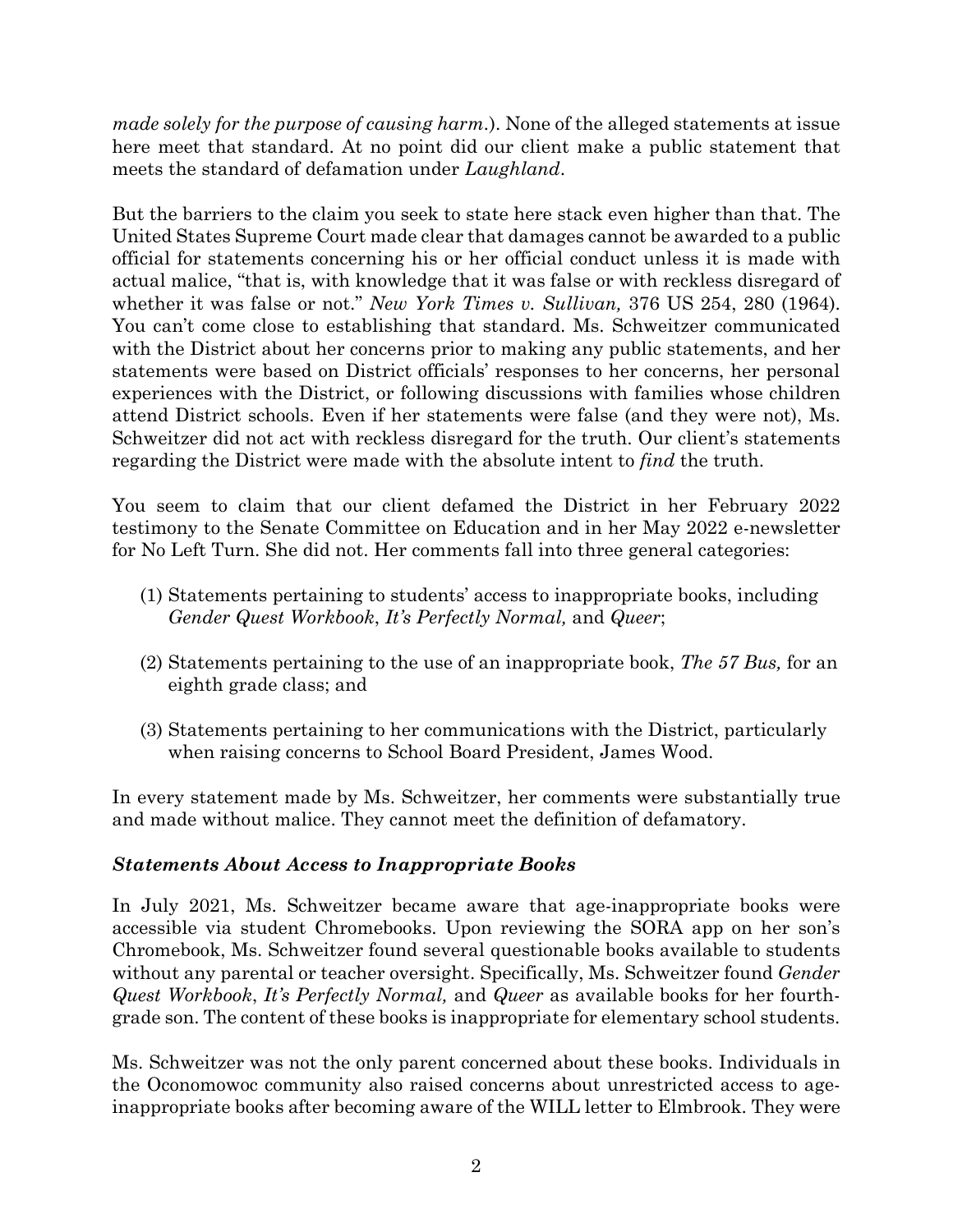right. A few weeks later, concerns from community members prompted the District, vis-à-vis Board President, James Wood, to issue the following statement on August 18, 2021:

After reviewing our digital library collection, the district has decided to discontinue our subscription to . . . SORA. The decision was made due to the lack of the ability to personalize the collection to align with our OASD selection process and age guidelines. [So they're current . . .] We're currently in the process of reviewing those procedures to include more parent permissions for student access to the young adult collection. And so if anyone wanted to come up here and read porn to us, please don't. We already took action on that and so we get it. It's important that parents are aware of what's getting in front of their kids, and we're working as a district to put that front and center. So thank you for bringing it to our attention, and just know that we are listening.

While Ms. Schweitzer had hoped this issue was properly addressed, she requested a list of library books available to students in the District in September 2021. She did receive a list of all books in the library, but it omitted any books accessible on student Chromebooks and books used by the teachers but not available in the library. She also continued to hear from parents that the District was making age-inappropriate books available to students, including in class and via Chromebooks. Other than the statement made by Mr. Wood about discontinuation of the SORA app, Ms. Schweitzer had no way to confirm whether the concerns that she and other District parents raised were appropriately addressed.

So on February 22, 2022, Ms. Schweitzer inquired to the District about whether ageinappropriate books were still available to students. Mr. Wood responded but did not address whether these books were still available to students. Instead, he cited District policy about how to address concerns by parents. At no point did Mr. Wood imply or state to Ms. Schweitzer that these books were no longer available. In other words, she asked. He did not answer.

In sum, Ms. Schweitzer had been able to access these books on her son's Chromebook. When she attempted to follow-up, the District did not state that the books were no longer available. Therefore, her comments, both in her February 2022 testimony to the Senate Committee on Education (which, as noted below, are privileged) and in her May 2022 e-newsletter for No Left Turn, were substantially true and were not made with reckless disregard for their truth.

## *Statements About the Use of the Book The 57 Bus*

In February 2022, Ms. Schweitzer was contacted by several parents regarding the use of the book *The 57 Bus* in an eighth-grade classroom. She was informed that the teacher had read parts of the book aloud to the class, including discussions about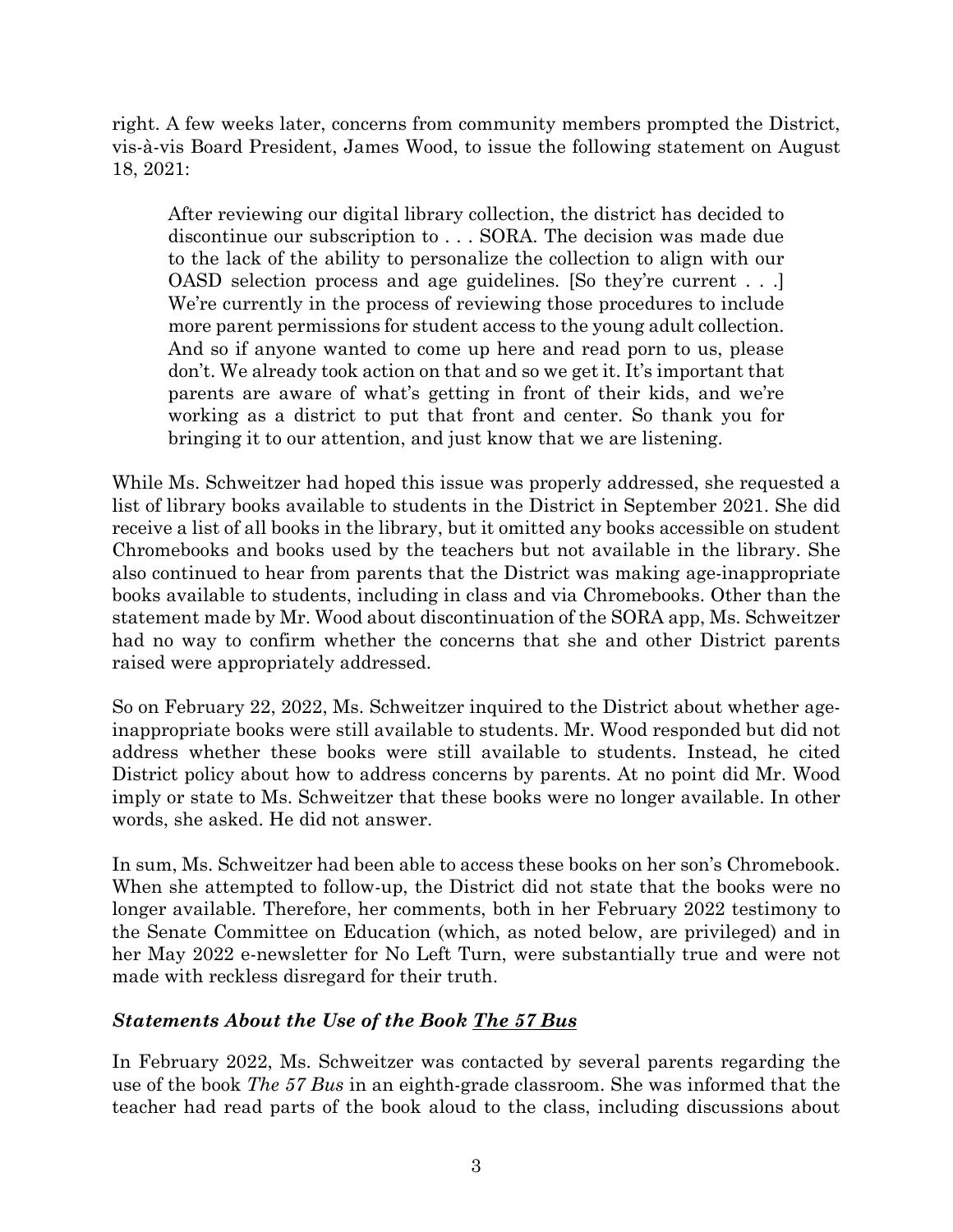gender identity and sexual orientation. Parents who reached out to Ms. Schweitzer expressed immense discomfort with the use of this book. Importantly, they stated they were not provided parental notice of the substance of what would be read and discussed in class.

On February 21, 2022, Ms. Schweitzer contacted the principal of the school, Charles Olson, about the use of this book. In his response, Mr. Olson called the book a "mentor text" used for discussion in the classroom. He also stated that parents were provided notice about "[t]he use of the text" as part of teachers' "weekly communications to families." A screenshot of the weekly communication to families is copied below.



read the introduction to the unit family letter.

In your letter, you say that Ms. Schweitzer was informed that *The 57 Bus* was a "mentor text available only to teachers for checkout and use in instruction and that only small portions of the text were read aloud for the purpose of critical thinking and writing craft." But that's not quite what Mr. Olson said. He did refer to the book as a "mentor text" but did not define that term (which would have been meaningless to Ms. Schweitzer and, in any event, does not seem to mean what you say it does). He said that "[t]he text is not being read in its entirety to students, rather small excerpts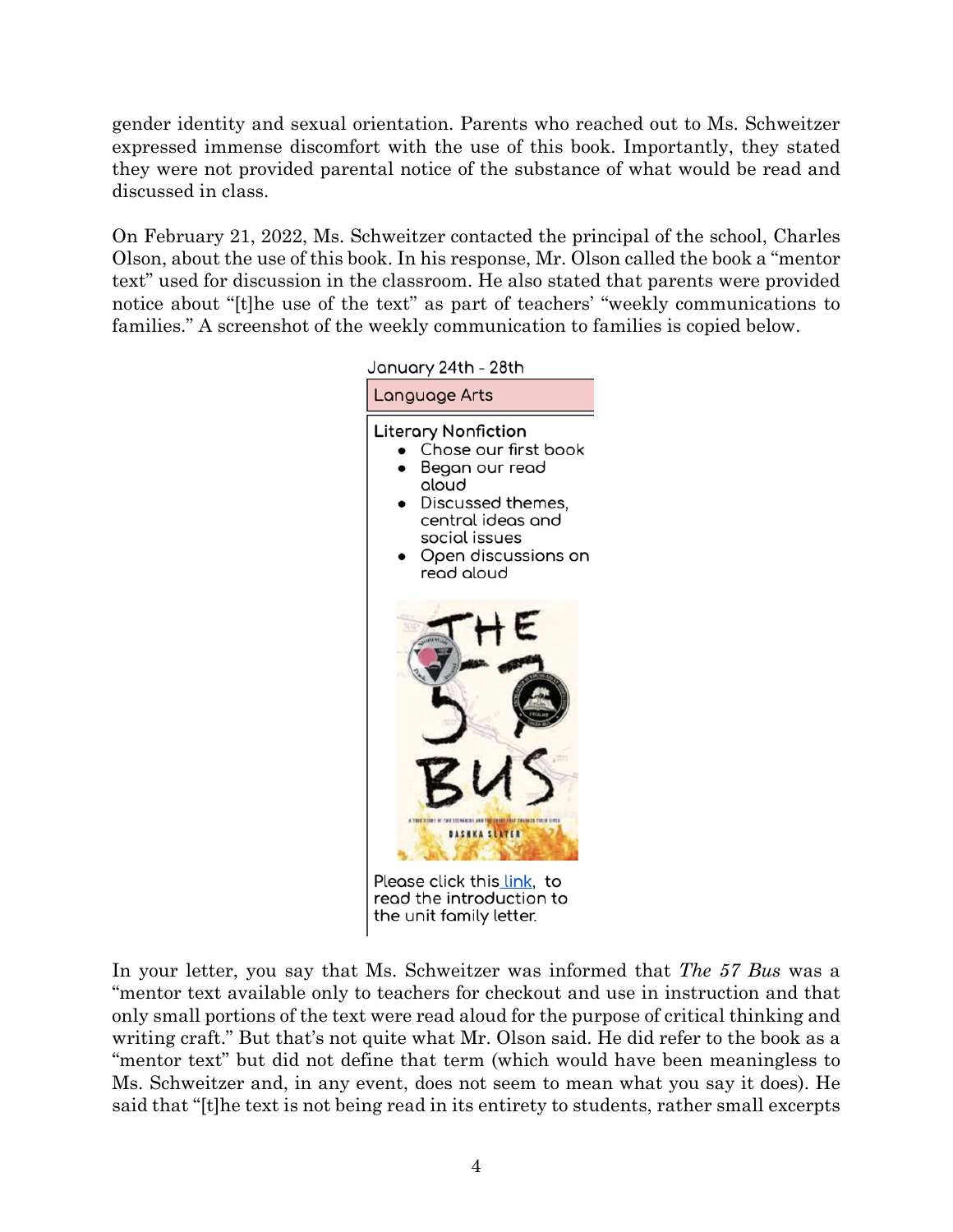are shared to analyze the author's craft and structure in comparison to other texts. The teacher did take time to identify the terms students would hear, as this would help ensure common context when evaluating themes created by the author." This obviously says nothing about how it is made available to students and how much of the book or what portions were read.

Indeed, Mr. Olson went on to write that "NHI [Nature Hill Intermediate] serves students who currently identify as non-gender-conforming in the 8th grade. This instructional technique provided a name for someone they interact with, but not in a manner that is forcing them to take a position." This supports an inference that "the very controversial gender/sexual identity issues currently being discussed in this country" were part and parcel of the book's use as Ms. Schweitzer said.

Because of the District's opacity and because Ms. Schweitzer believes such use required parental notice, consent and context, she was not satisfied with Mr. Olson's response. The screenshot of the weekly communication to families did not provide adequate notice to parents about the nature of the book. It did not provide any warning to parents that the material planned for the "read aloud" may not be ageappropriate and may be considered controversial. Based both on the screenshot and on the surprise and concern that parents conveyed to her, Ms. Schweitzer believed the notice to parents to be inadequate.

Comments by Ms. Schweitzer pertaining to this book did not claim anything false. She stated the following at the February 23, 2022 Senate Committee on Education hearing:

Currently, Nature Hill Intermediate in Oconomowoc parents have contacted me with grave concern that a book, *The 57 Bus*, which has been read [aloud] in class and much time is being dedicated during ELA to the very controversial gender/sexual identity issues currently being discussed in this country. This book was read aloud without parental consent.

In its May 13, 2022, cease and desist letter, the District claims Ms. Schweitzer stated that the entire book was read aloud. That is not true. She did not say how much of the book was read; only that it was read. Additionally, the parent of a student in the class provided an anonymous statement, which is attached as an addendum, confirming that portions related to gender identity and sexual orientation were in fact discussed in class. Thus, the statement by Ms. Schweitzer at the hearing cannot reasonably be construed as false. And it certainly was not made with reckless disregard for its truth or falsity.

Additionally, the statements by Ms. Schweitzer at the February 23, 2022 hearing were at least conditionally privileged since they were given as testimony during a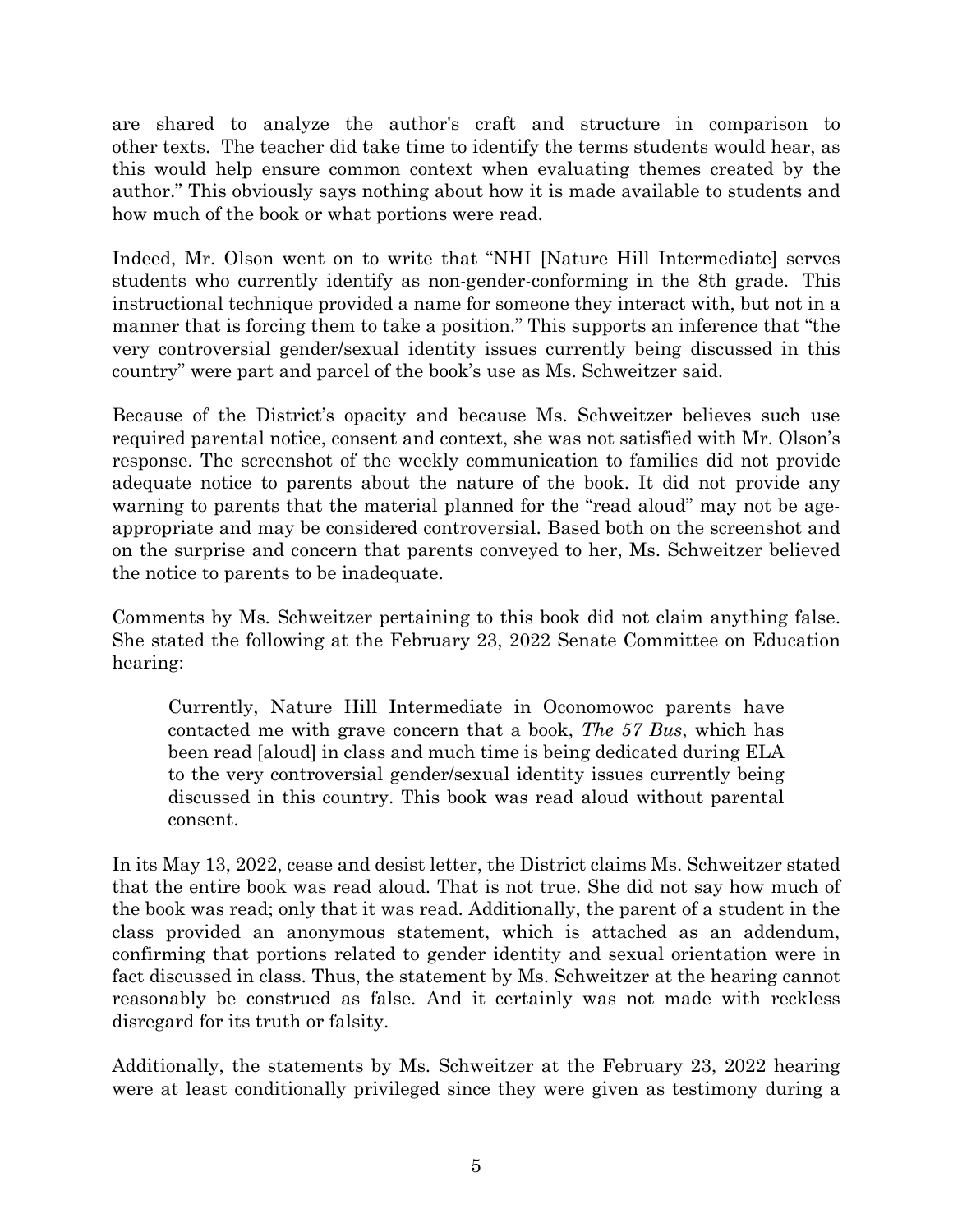legislative proceeding. *See Vultaggio v. Yasko*, 215 Wis. 2d 326, 572 N.W.2d 450 (1998). Even if her statements did constitute defamation, it would not be actionable because they "fall within a class of conduct which the law terms privileged." *Id.* at ¶ 7 (citing *Zinda v. Louisiana Pacific Corp.*, 149 Wis. 2d 913, 921, 440 N.W.2d 548 (1989)). None of the circumstances that might defeat even a conditional privilege are present here.

#### *Statements Pertaining to School Board President, James Wood*

Prior to testifying at the Senate Education Committee, Ms. Schweitzer exchanged emails with both Mr. Wood and Mr. Olson. In her written testimony, which she read aloud to the committee, Ms. Schweitzer quoted Mr. Wood's statements *verbatim*. None of her statements attacked Mr. Wood personally. She acted with respect and prudence by quoting statements that Mr. Wood himself made. As such, this cannot be construed as defamation.

Specifically, Ms. Schweitzer referenced or quoted Mr. Wood in her testimony in the following statements:

- (1) "Just yesterday I contacted the school board in Oconomowoc and asked them: *When can parents and taxpayers expect these books to be pulled from the shelves*  and kept behind a desk so that they can only be checked out with parental *consent*, *not to be shared inside the school with classmates?* The book I specifically asked about was not addressed. The fact that it was read allowed in class was not confronted. Instead, the Board President hid behind a text from a parent. He said that 'transparency is alive and well in Oconomowoc.' The text he shared illustrated that there is some transparency; It said that a student expressed interest in controversial books and the teacher was letting the parent know. I applaud that teacher for doing that, it is what parents are asking for." **RESPONSE:** Ms. Schweitzer's statement was referring to an email exchange on February 21 and February 22 with Mr. Wood discussing several books that parents had contacted her about relaying their concerns. This statement is true or, at the very least, Ms. Schweitzer did not act with reckless disregard for its truth. She told Mr. Wood that she had heard the books were still available to children. If she was wrong, he could have told her so. He did not.
- (2) "I pointed out that as recently as August 2021 they said that these questionable books would be pulled from the shelves. It was suggested that the books be kept behind the librarian or teachers' desk and could only be checked out with parental consent. …. I was left shocked by his answer, I quote: 'The discussion we had months ago was to review the selection of library materials standards and how we can refine that to our community, not academia's standards. We commit to using transparency and communication to help our parents know what is in their kids' backpacks. I believe this because there is no single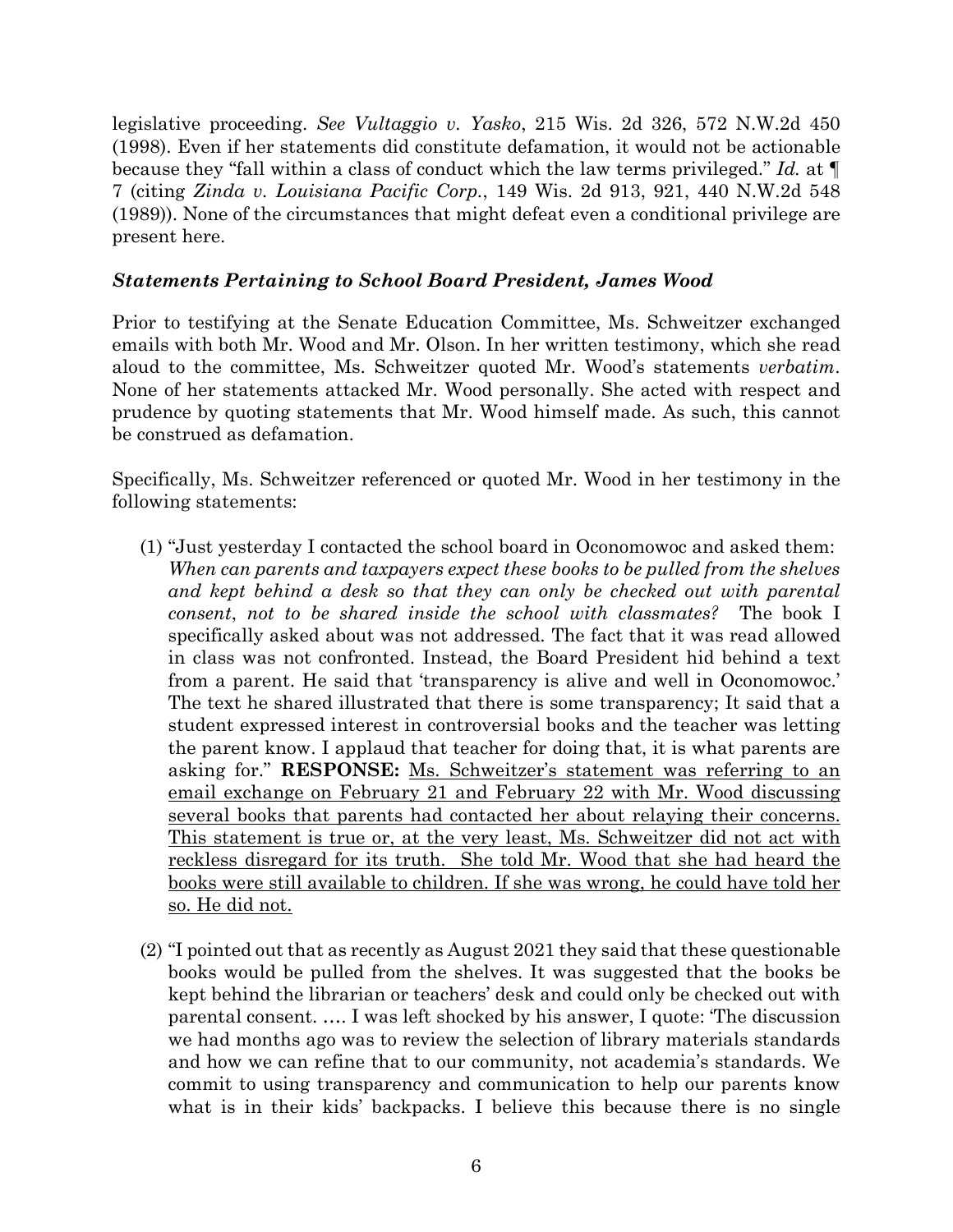standard for appropriateness, and I believe in the 1st amendment.'" **RESPONSE:** As noted above, notwithstanding his reference to transparency, Mr. Wood declined to say that the books were not made available (if, indeed, they were not).

- (3) "Which, as a side note, was incorrectly written down, as a man responsible for our overseeing our students' education should he not be held to the highest standards we have?" **RESPONSE:** Ms. Schweitzer was referring here to the general rule that numbers under ten should be written out. *See, e.g.,* https://www.grammarly.com/blog/when-to-spell-out-numbers/.
- (4) "School Board President Jim Wood was asked when parental rights would be restored by this board and I was told he believes in the First Amendment." **RESPONSE:** He did say this and, in any event, stating someone believes in the First Amendment is not defamatory.
- (5) "We are told by elected school board officials that sex manuals are protected by the First Amendment." **RESPONSE:** It is a reasonable—even necessary inference from Mr. Woods e-mail that the First Amendment makes these texts—which Ms. Schweitzer could reasonably refer to as sex manuals constitutionally protected. And even if you disagree with that inference, her statement was both a non-actionable opinion and made without actual malice.

Once again, these statements are conditionally privileged. None are false. Ms. Schweitzer included both her question posed to Mr. Wood as well as his direct responses. None are defamatory. Her only criticism was his failure to cite the First Amendment correctly, which is not a false statement that can reasonably be interpreted to "lower him in the estimation of the community." *Laughland*, 2015 WI App 70, ¶ 22. The remaining statements established that he did not contradict what she had heard about certain books still being made available or read in class. While she did say that he "hid" behind a text in not responding to her questions, that is Ms. Schweitzer's opinion based on the (ironic) lack of transparency in Mr. Wood's response. It is hardly a defamatory statement of fact made with actual malice.

As noted above, opinions are defenses to defamation as long as they are based upon a true statement and not made solely for the purpose of causing harm. *Id.* (citing *Milkovich v. Lorain Journal Co.*, 497 U.S. 1, 13, 110 S. Ct. 2695 (1990)). Ms. Schweitzer expressed an opinion that Mr. Wood should be held to the highest standards, and she implied that not citing the First Amendment correctly fails to meet those standards. She was well within her rights to do so.

Ms. Schweitzer fairly articulated Mr. Wood's position just as he explained to her via email. Ms. Schweitzer is free under the First Amendment to discuss her experiences with the School Board and to publicly disagree with and criticize the conclusions of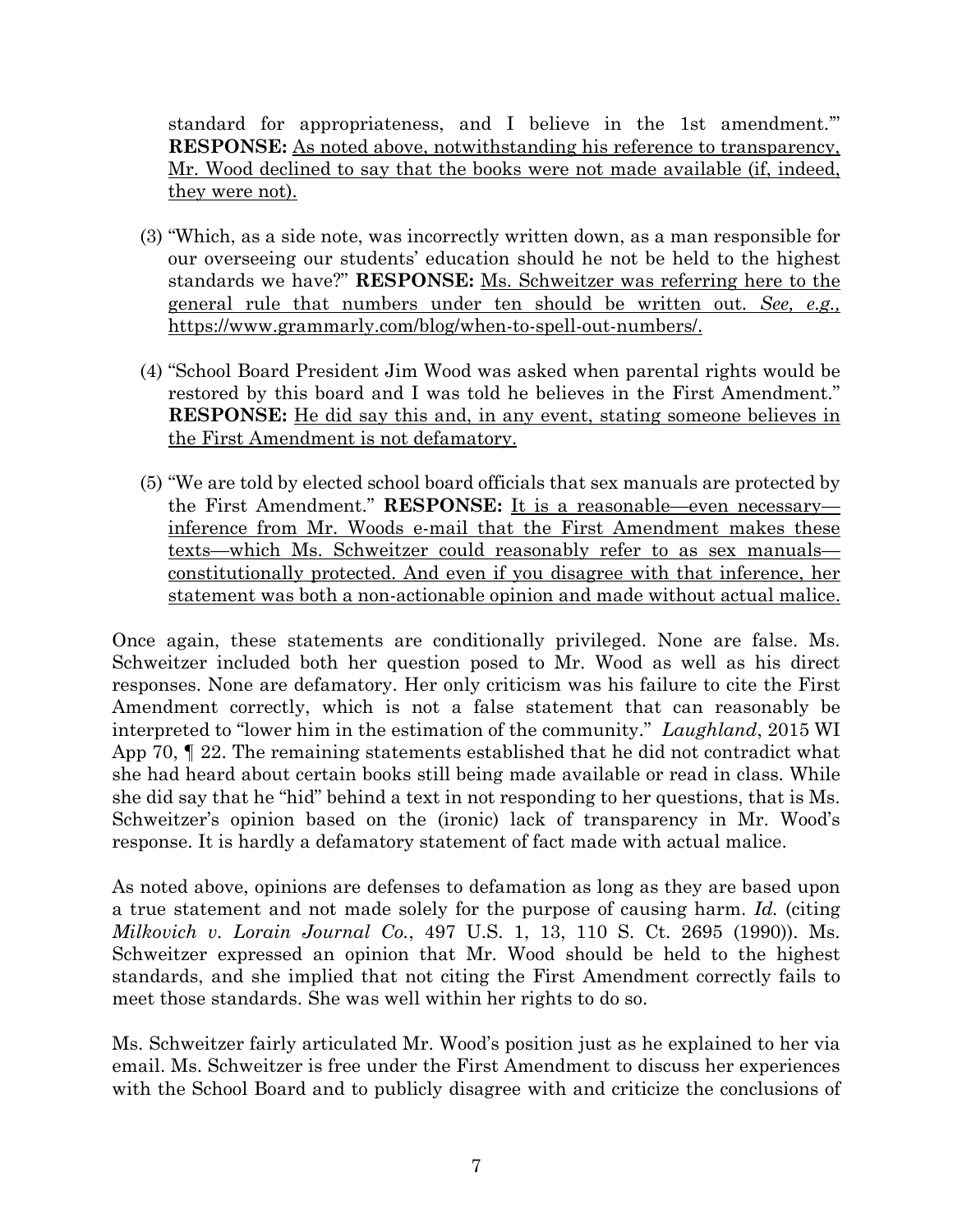Mr. Wood as the School Board President. Our Supreme Court has held that the constitutional protections for speech and press were "fashioned to assure unfettered interchange of ideas for the bringing about of political and social changes desired by the people." *New York Times,* 376 US 254, 269 (citing *Roth v. United States*, 354 U.S. 476, 484, (1987)).

This is the crux of the problem. Ms. Schweitzer (and other families) have a disagreement with the District. That disagreement should be addressed through public discourse and the political process, not by sending mothers intimidating letters on legal letterhead. A defamation suit by public officials can be appropriate in certain extreme circumstances, but those are not present here. Not even close.

# *Conclusion*

In sum, none of the statements by Ms. Schweitzer were defamatory. She will not be revoking them. Additionally, the decision by the District to use outside counsel to threaten parents after they speak out is concerning and must end.

Our requests on behalf of Ms. Schweitzer are twofold. First, we request that the District revoke its cease and desist letter. Second, we request confirmation from the District that it will stop spending taxpayer dollars to fund bullying tactics via legal counsel. The District should instead focus on educating its students with ageappropriate material.

Sincerely,

WISCONSIN INSTITUTE FOR LAW & LIBERTY, INC.

 $\rightarrow$   $\rightarrow$   $\rightarrow$ 

Rick Esenberg Luke Berg President/General Counsel Deputy Counsel

Cong J. Brewer

Cory Brewer Associate Counsel

Enclosure

hu by